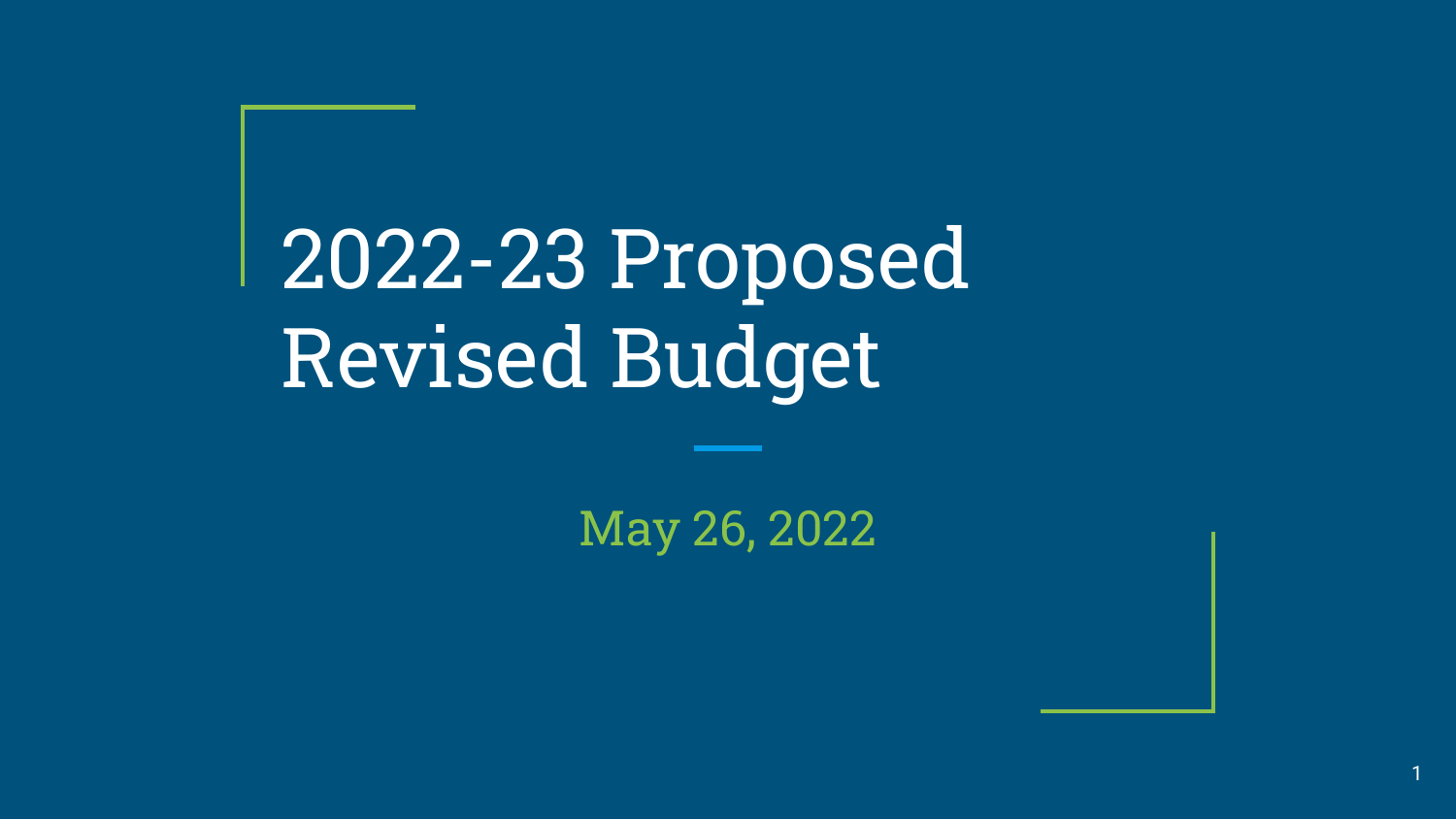### Proposed 2022-23 Budget

- I. Revised Budget Option 1 for BOE to Consider
	- A. Total Reductions  $-$  \$528,163 (\$55.8 million reduced to \$55.29 million)
	- B. Total Budget Change 5.68% reduced to 4.68%
	-
	- C.  $\%$  Tax Levy  $-3.10\%$  reduced to 1.92%
	-
	- D. Tax Rate  $-$  Negative \$0.38 reduced to Negative \$0.63
	-
	- E. Tax Rate Change Negative 1.75% reduced to Negative 2.90%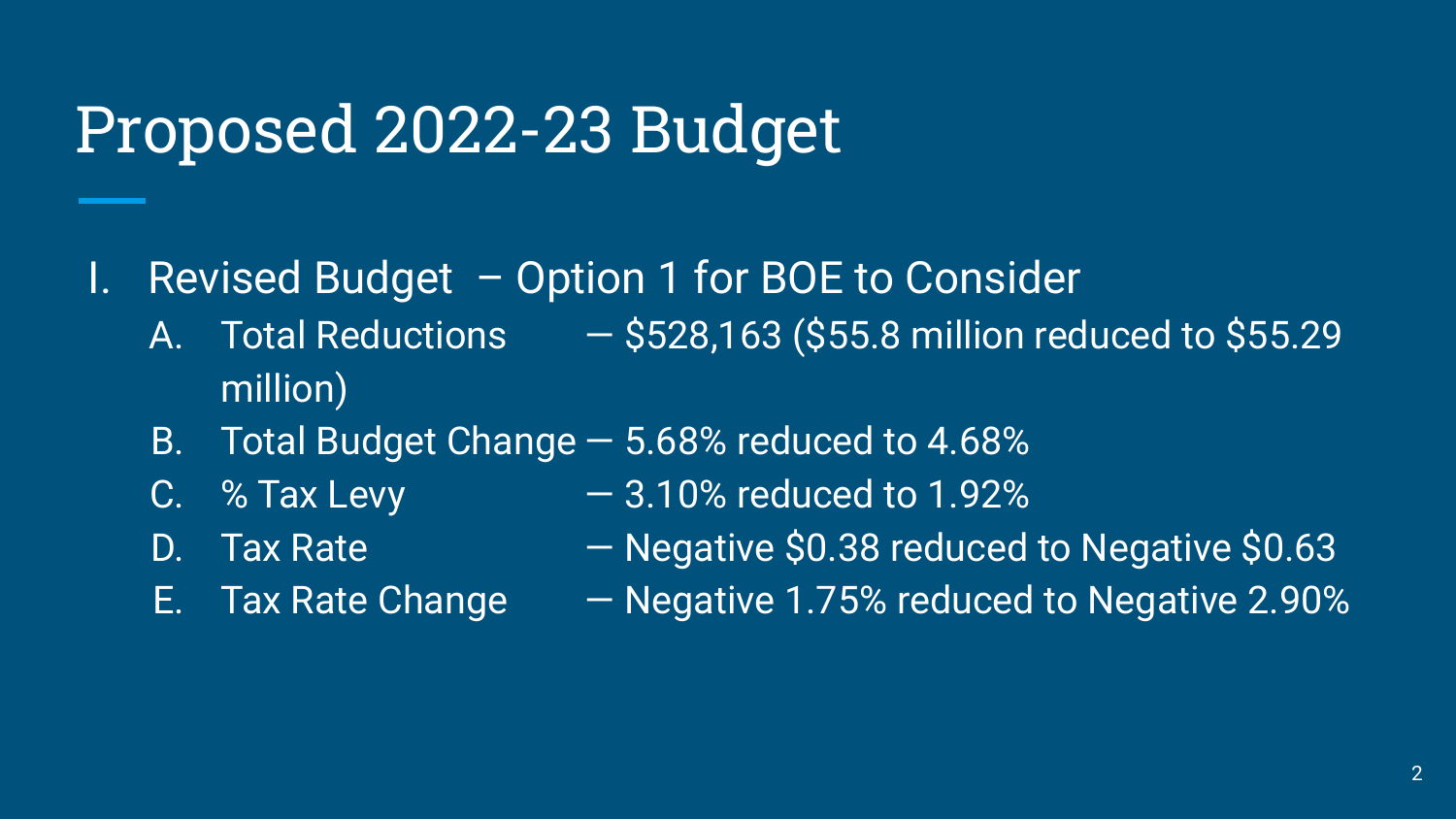### Proposed Revised Budget Summary May 26, 2022

|                                           | <b>ADOPTED</b>  | <b>ESTIMATED</b>   | <b>PROPOSED</b>    |                      |          |
|-------------------------------------------|-----------------|--------------------|--------------------|----------------------|----------|
|                                           | <b>BUDGET</b>   | <b>END OF YEAR</b> | <b>BUDGET</b>      | <b>BUDGET</b>        |          |
| <b>APPROPRIATIONS</b>                     | 2021/22         | 2021/22            | 2022/23            | <b>CHANGE</b>        |          |
| <b>General Support</b>                    | \$4,820,931     | \$5,017,900        | \$5,042,356        | \$221,425            | 4.59%    |
| Instruction                               | \$32,853,290    | \$32,056,457       | \$33,857,411       | \$1,004,121          | 3.06%    |
| <b>Pupil Transportation</b>               | \$1,372,700     | \$1,450,500        | \$1,499,505        | \$126,805            | 9.24%    |
| <b>Undistributed</b>                      | \$13,776,990    | \$13,372,610       | \$14,894,283       | \$1,117,293          | 8.11%    |
| <b>TOTAL</b>                              | \$52,823,911    | \$51,897,467       | \$55,293,555       | \$2,469,644          |          |
| % BUDGET CHANGE                           |                 |                    |                    | 4.68%                |          |
|                                           | <b>ADOPTED</b>  | <b>ESTIMATED</b>   | <b>PROPOSED</b>    |                      |          |
|                                           | <b>BUDGET</b>   | <b>END OF YEAR</b> | <b>BUDGET</b>      | <b>BUDGET</b>        |          |
| <b>REVENUES</b>                           | 2021/22         | 2021/22            | 2022/23            | <b>CHANGE</b>        |          |
| <b>State Aid</b>                          | \$5,708,311     | \$5,825,000        | \$6,403,146        | \$694,835 12.17%     |          |
| <b>Misc. Receipts</b>                     | \$1,275,000     | \$2,350,000        | \$1,675,000        | \$400,000 31.37%     |          |
| <b>Appropriated Balance</b>               | \$534,843       | \$534,843          | \$854,843          | \$320,000 59.83%     |          |
| <b>Retirement Reserve</b>                 | \$650,000       | \$650,000          | \$850,000          | \$200,000 30.77%     |          |
| <b>Reserve for Tax Certiorari</b>         | \$100,000       | \$100,000          | \$100,000          | \$0                  | $0.00\%$ |
| <b>Property Taxes</b>                     | \$44,555,757    | \$44,555,757       | \$45,410,566       | \$854,809            | 1.92%    |
| <b>Total Receipts</b>                     | \$52,823,911    | \$54,015,600       | \$55,293,555       | \$2,469,644          | 4.68%    |
| % TAX LEVY CHANGE                         |                 |                    |                    | 1.92%                |          |
| <b>Assessed Valuation</b>                 | \$2,051,718,310 |                    | $$2,154,060,446$ * | \$102,342,136        |          |
| <b>Tax Rate</b><br><b>Tax Rate Change</b> | \$21.71         |                    | \$21.08            | $-$0.63$<br>$-2.90%$ |          |

\*Assessed valuation is subject to change.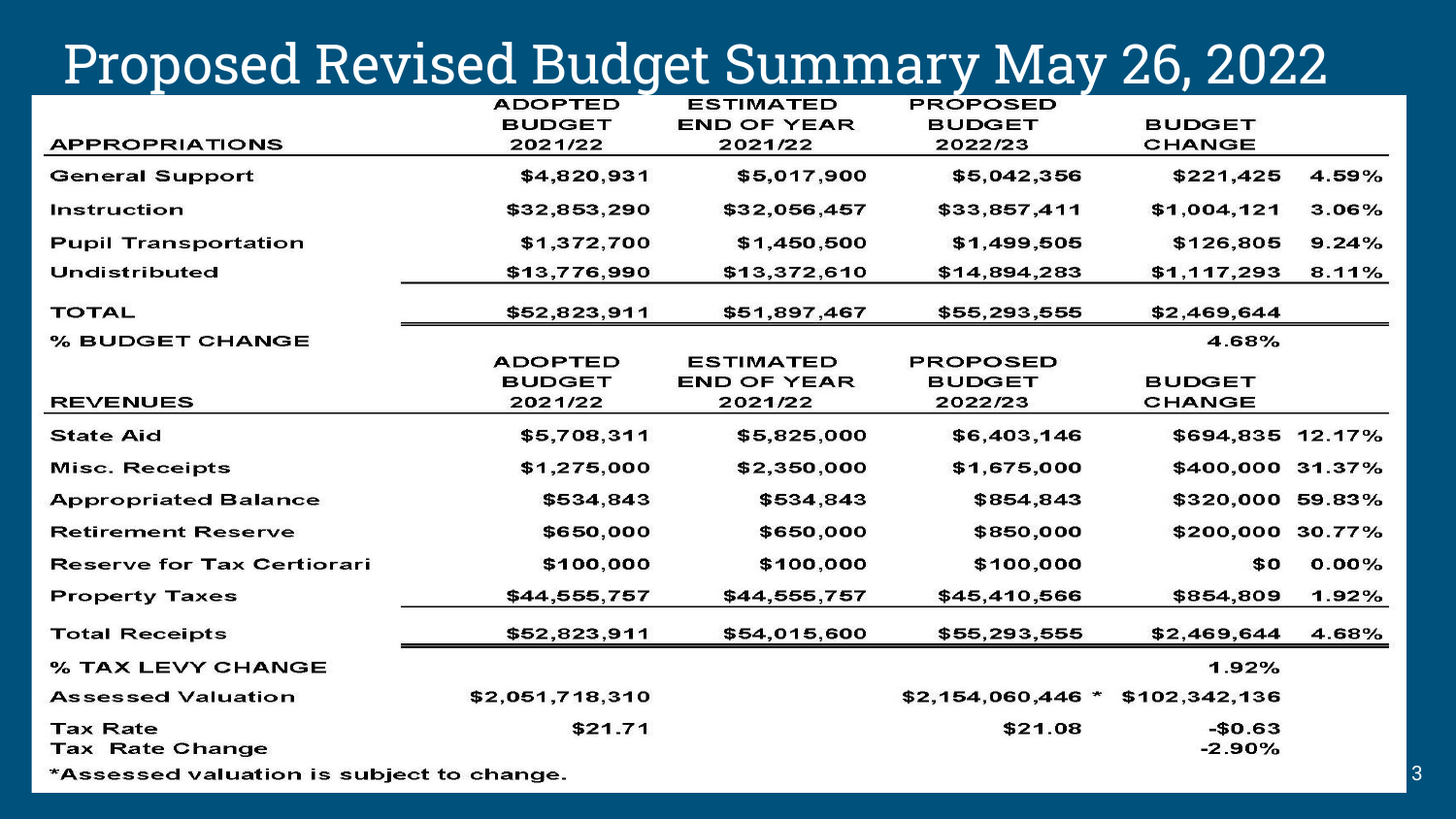### Summary of Reductions

● Curriculum Development, Instructional Expenses and Professional Learning – \$360,257

● Facilities and Maintenance – \$82,500

● Governance, Supervision & Management – \$85,406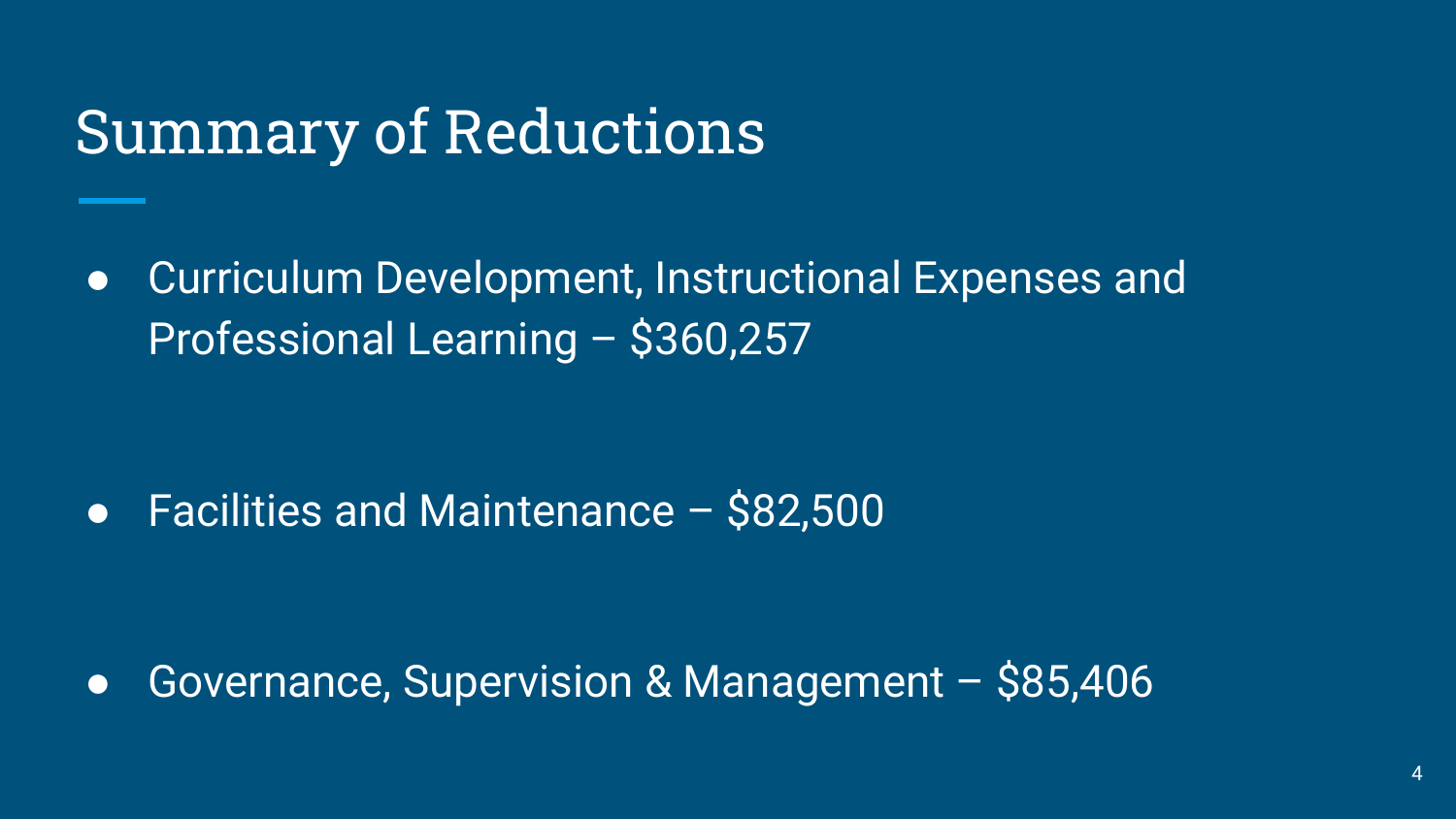### List of Budget Reductions and Modifications - Budget Code Order

- Reduce Contractual Services BOE and Supplies \$2,100
- Reduce Central Administration Costs \$7,500
- Reduce Finance \$5,000
- Reduce Personnel \$1,000
- Reduce Communications \$10,000
- Reduce Overtime Custodial \$10,000
- Reduce Custodial Equipment \$2,500
- Reduce Architects and Contractual \$30,000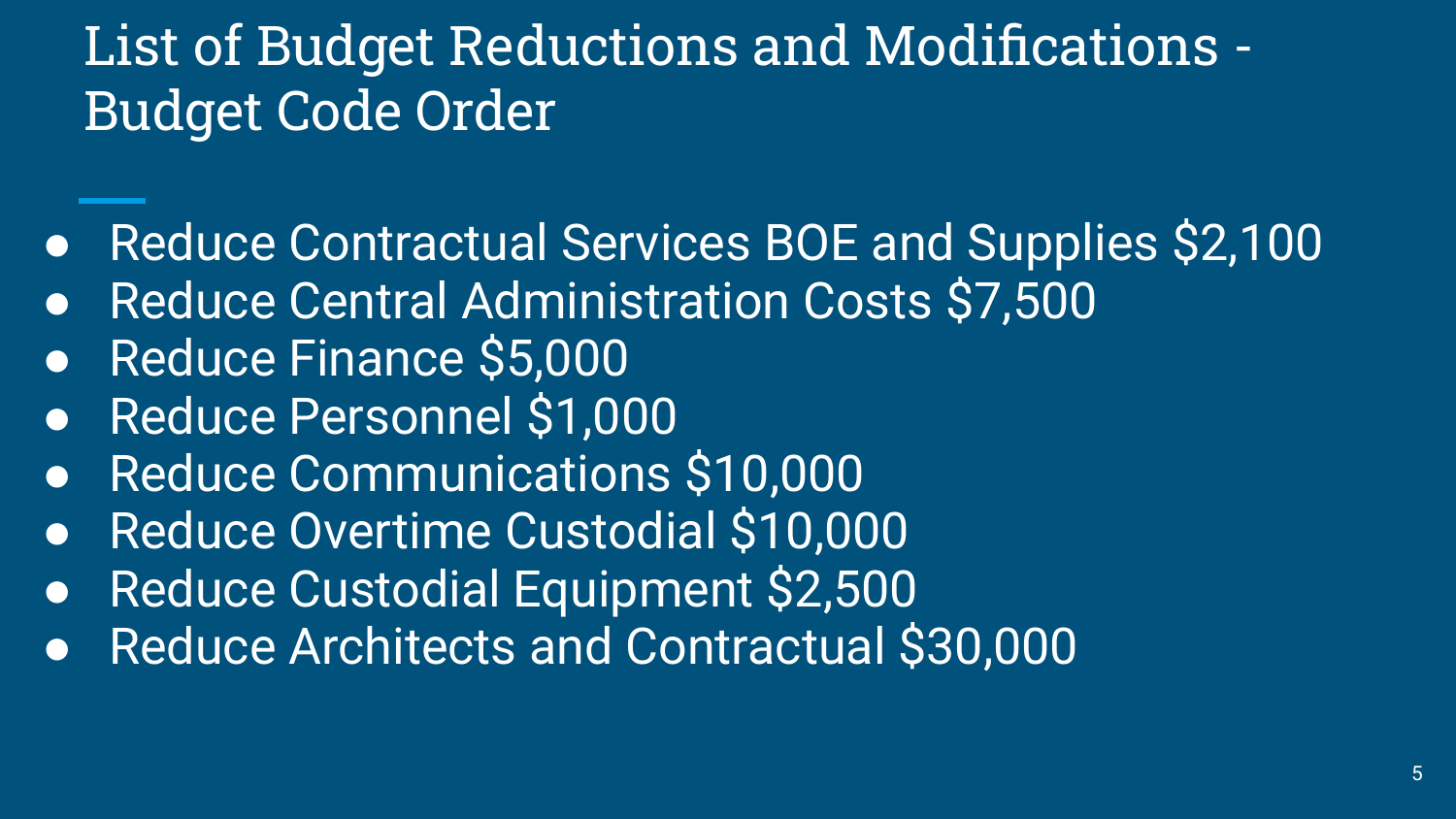# List of Budget Reductions and Modifications - Budget Code Order

- Reduce Special Items \$3,800
- Reduce Curriculum Development \$5,500
- **Supervision Reductions Clerical Subs, Supplies and Contractual** \$36,006
- Reduce Subs, Coverage, Curriculum, Meeting and Staff Development \$105,000
- Reduce Furniture \$20,000
- Reduce Portrait of Hastings Learner/Strategic Planning \$20,000
- Reduce Supt. Conference, Staff Development, OE Evaluator, Contractual \$68,688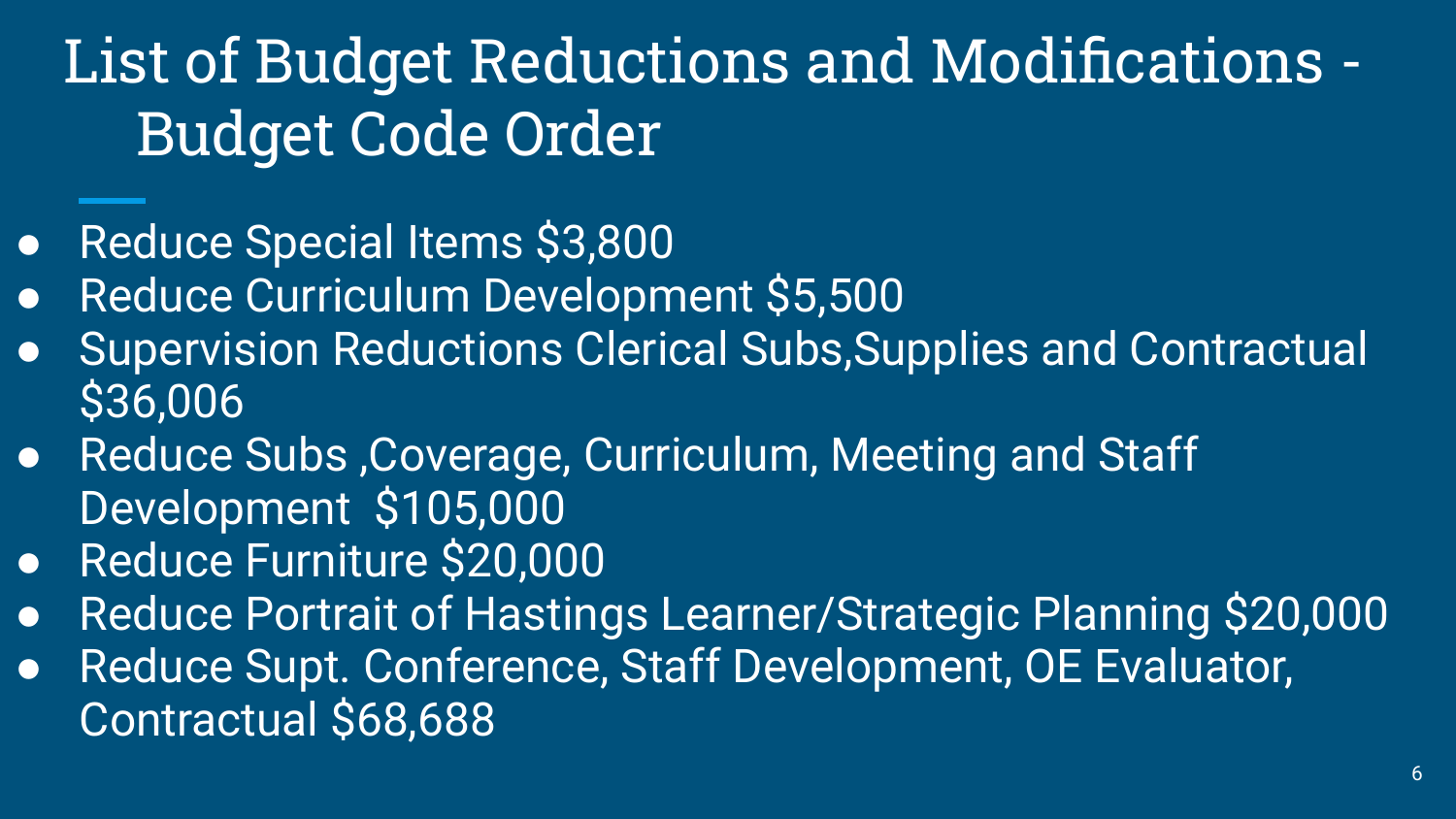### List of Budget Reductions and Modifications - Budget Code Order

- Reduce Literacy Professional Learning \$20,000
- Reduce BOCES Staff Development including Project Slice, Project Based Learning \$54,172
- Reduce Tech Softwares, Web Management \$34,000
- Reduce Guidance Clerical and Contractual \$18,500
- Reduce Health Contractual \$2,000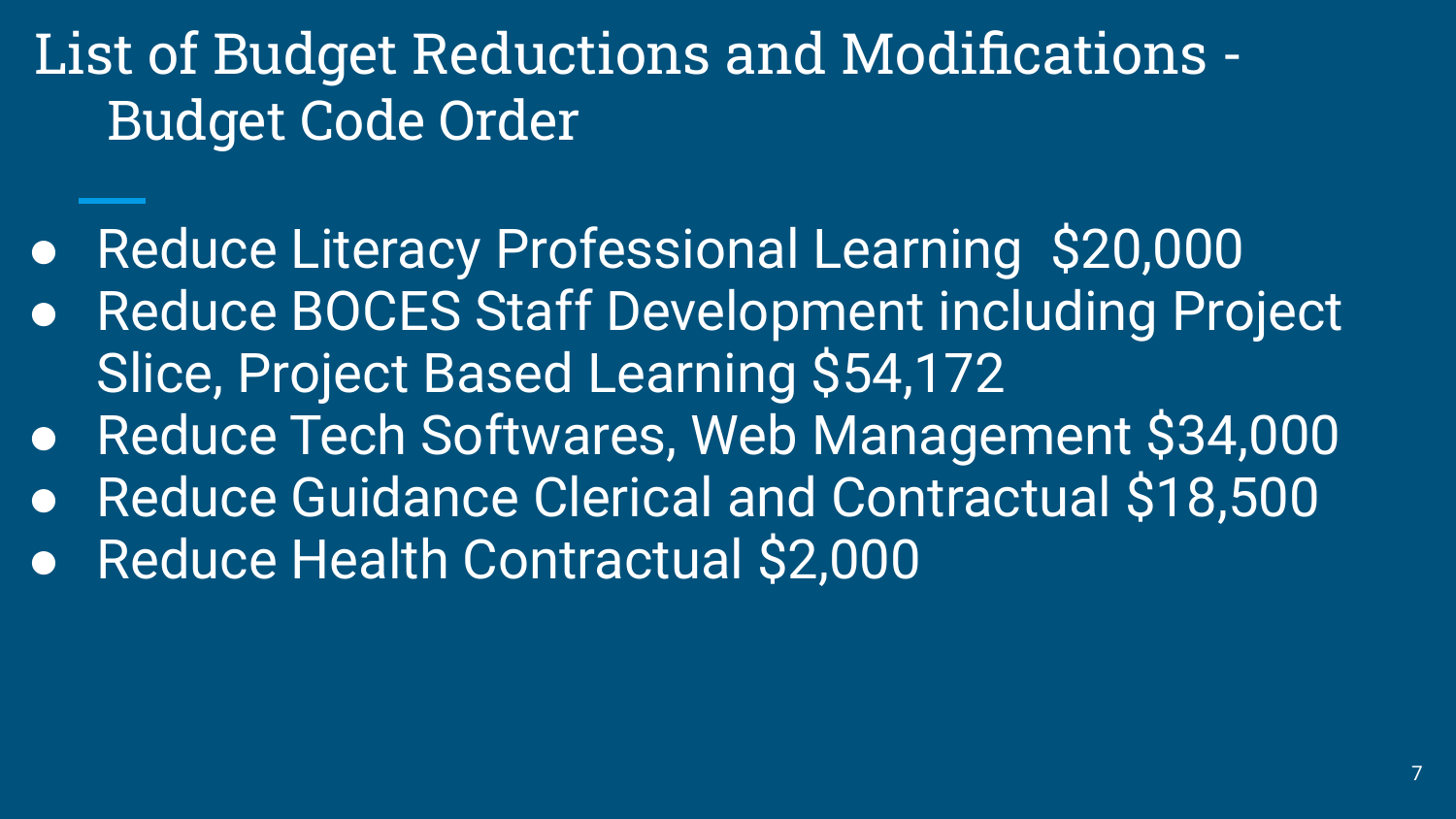### List of Budget Reductions and Modifications - Budget Code Order

- Reduce Co-Curricular \$26,000
- Reduce Athletics Supplies, Contractual & Equipment \$16,397
- Reduce Interfund Transfer \$30,000
- 

#### **Total Proposed Reductions \$528,163**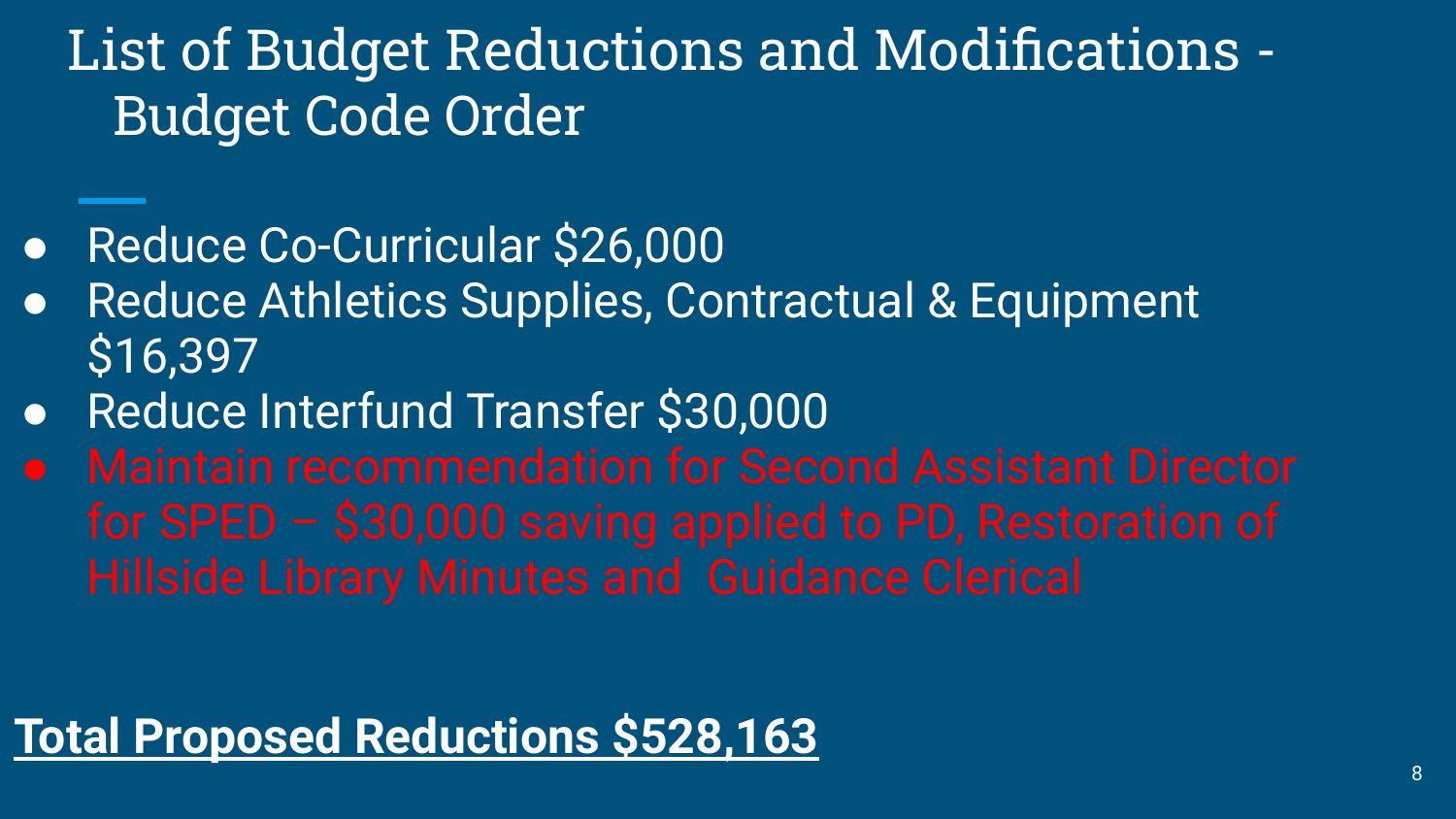### Contingent Budget

- No increase over the prior year's tax levy
- The BOE determines which appropriations constitute ordinary contingent expenses.
- The administrative component of a Contingency Budget must not exceed the lesser of the percent the administrative component compromised in the prior year's budget (exclusive of the capital component) or the percent the administrative component comprised in the last defeated budget (exclusive of the capital component).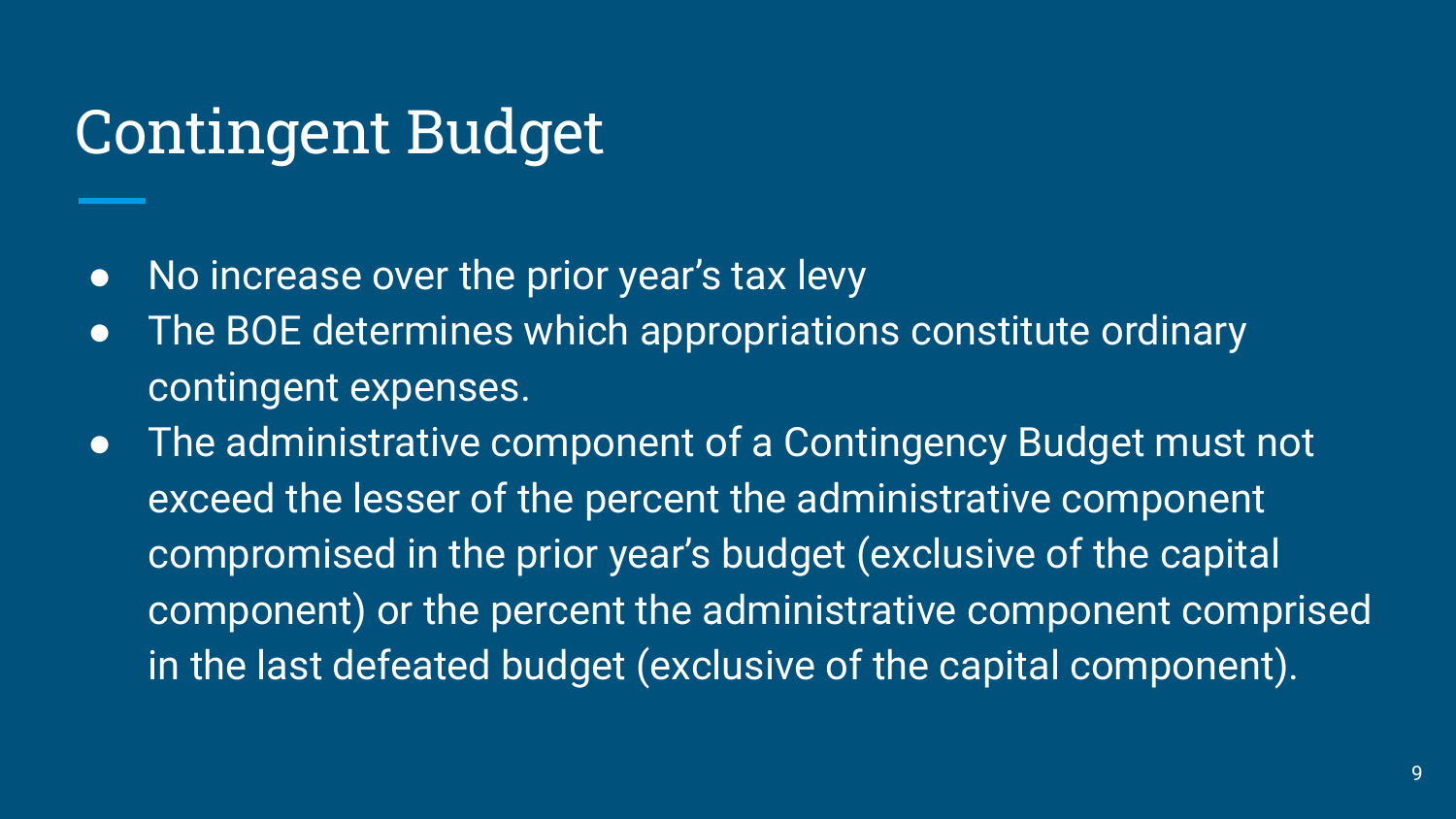### Contingent Budget Reductions-Additional \$854,809

#### ● Reduce **\$579,309** in staff positions

- Detailed listing will be shared at June 9, 2022 BOE Meeting
- Reduce Communications Position \$90,000
- Reduce Portrait of a Learner \$25,000
- Eliminate Equipment \$30,500
- Reduce Interfund Transfer \$70,000
- Reduce Occupational Education \$60,000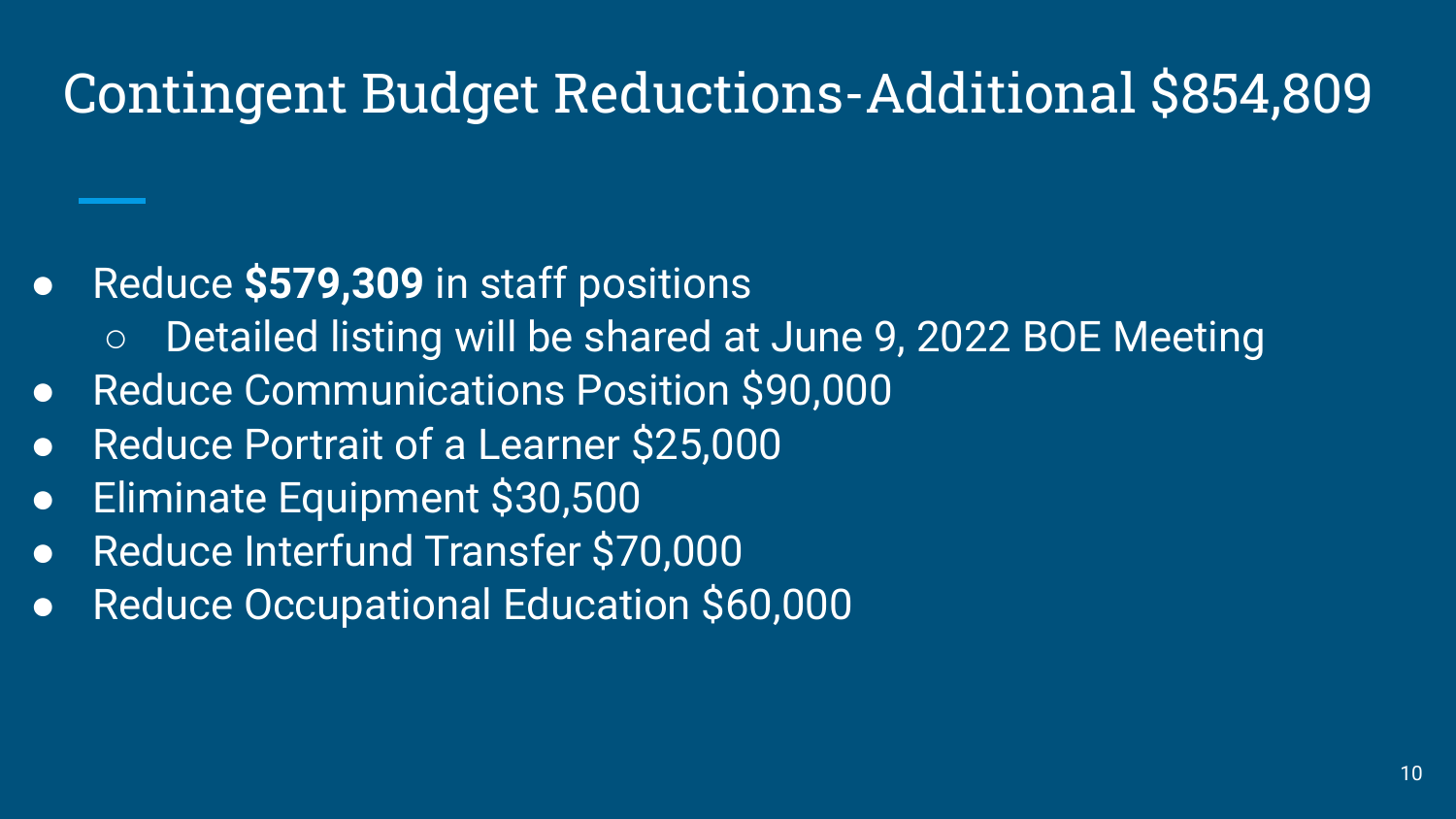### Contingent Budget

#### II. Contingent Budget – Required to Present

- A. Total Reductions  $-$  \$1,382,972 (\$55.8 million reduced to \$54.43 million)
- B. Total Budget Change 5.68% reduced to 3.06%
- 
- 
- 
- C. % Tax Levy  $-3.10\%$  reduced to 0%
- D. Tax Rate  $-$  Negative \$0.38 reduced to Negative \$1.03
- E. Tax Rate Change Negative 1.75% reduced to Negative 4.74%